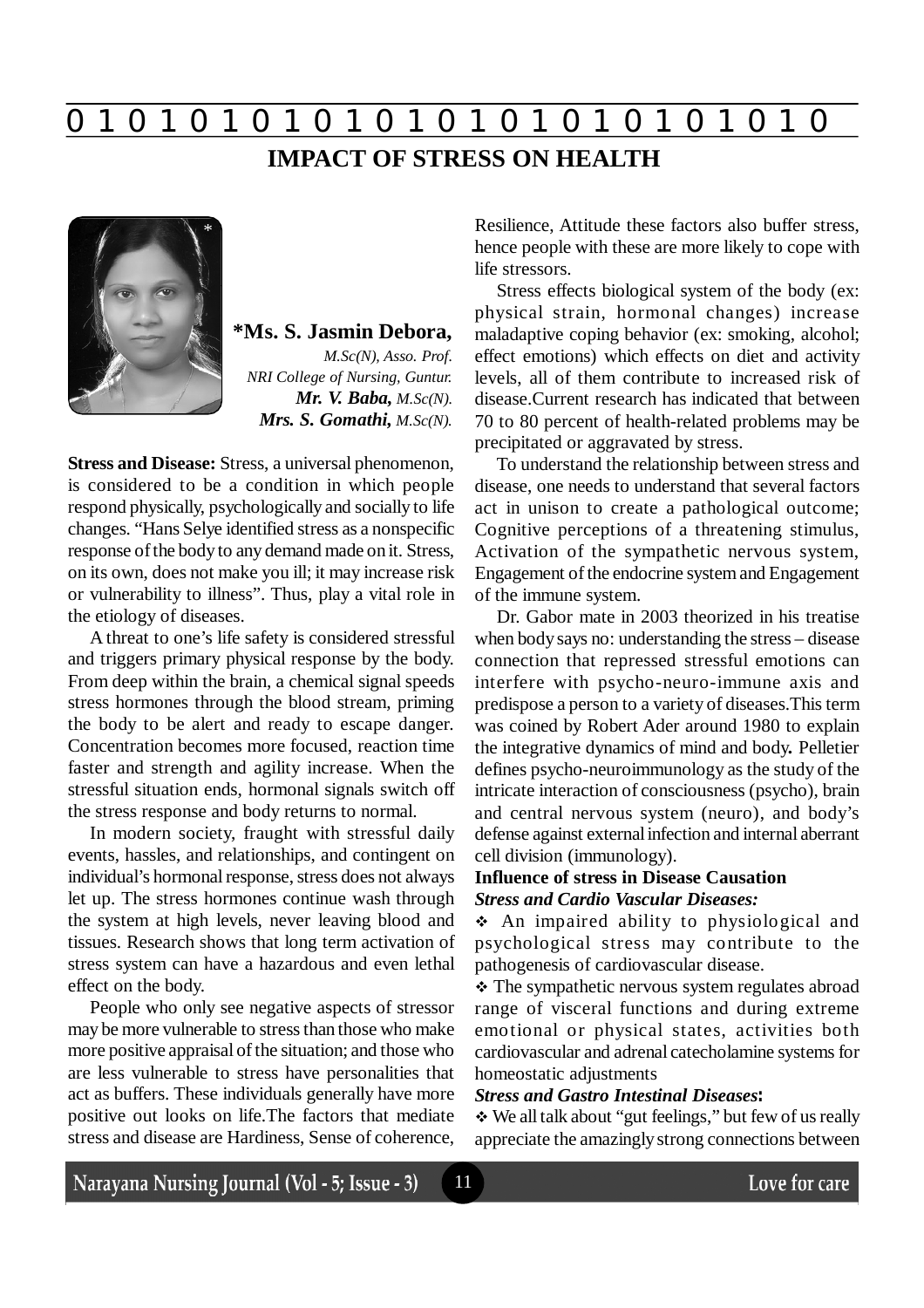# the brain and the digestive system.

• The stomach and intestines actually have more nerve cells than the entire spinal cord, leading some experts to call the digestive system a "mini brain."

 A highway of nerves runs directly from the real brain to the digestive system, and messages flow in two directions.

 Consider this: 95 percent of the body's serotonin a hormone that helps control mood is found in the digestive system, not the brain.

 When the brain feels severely stressed, it unleashes a cascade of hormones that can put the whole digestive system in an uproar.

 The hormones have different and sometimes contradictory jobs. For example, the hormone CRH (corticotropin-releasing hormone) is one of the body's main alarm bells.

 $\triangle$  In stressful situations, the brain pumps out CRH to tell the adrenal gland to start making steroids and adrenaline, chemicals that can give you the strength and energy to run or fight your way out of trouble.

 CRH also turns off appetite, which explains why some people can't eat anything when they're stressed. At the same time, the steroids triggered by CRH can make a person hungry, that's why some people fight stress with ice cream, chocolate, or potato chips.

stress can cause stomach aches, nausea, and diarrhea. In the long term, prolonged stress can aggravate chronic diseases such as Irritable bowel syndrome , Heartburn, Gastric ulcers ,Ulcerative colitis and crohn's disease

# *Stress and wound healing:*

 Wound healing is a critical process involved in the recovery from injury and surgical procedures.

 Poor healing increases the risk for wound infections or complications, lengthens hospital stays, magnifies patient discomfort, and slows down to return to activities of daily living.

 Converging evidence from different research paradigms suggest that psychological stress and other behavioral factors can affect wound healing.

 Psychological stress leads to the activation of the hypothalamic-pituitary-adrenal and the sympatheticadrenal-medullary axis .

 Enhanced glucocorticoids and catecholamine's production can directly influence several components of the healing process and can retard the initial inflammatory phase of wound healing.

# *Stress and Immune Diseases:*

 On prolonged stress individuals immune system and the Inflammatory response stays "on" by secreting Pro inflammatory cytokines which maintain long term systemic inflammatory responses.

Eg Inflammatory Bowel Disease - Crohn's disease, Rheumatoid arthritis , liver and kidney fibrosis, COPD,Heart disease / atherosclerosis ,Some Cancer,Alzheimer's Disease;

 Long term and long past stress might result in too low levels of cortisol and increases inflammation.

# *Stress and Accident proneness:*

Adjustment stress theory sets forth the conditions under which a worker increases their ability to accidents or other low quality behaviors'. Environmental stressors can be internal (drugs, alcohol) or external (excess strain, noise) may predispose to accident proneness.

• Some of the causes for accidents are Accident proneness (Personal factors), Goals-Freedom-Alertness (management should let a worker have a well-defined goal and should give the worker the freedom to pursue that goal), Adjustment-Stress (safe performance is compromised by a climate that diverts the attention of workers) Chain of events, Distractions ❖ Researchers stated that accidents could be due to personality traits. Some theories suggest that safe work performance is a result of a psychologically rewarding work environment.

### *Stress and cancer:*

 The correlation between cancer and stressful life has recently been investigated. A significant association exists between shifts and stressful jobs, trauma, grief on the one hand and incidence of malignancy on the other hand.

 Cancer and stress are both characterized by a huge complexity, heterogeneity and multifactorial pathogenesis

 Stress induced diseases mostly depend on increasing of catecholamine, cortisol, neurotransmitters, hormones and impairing of immune system. All these mediators also impact on metastatic spread, Immune system, mechanisms of DNA repair.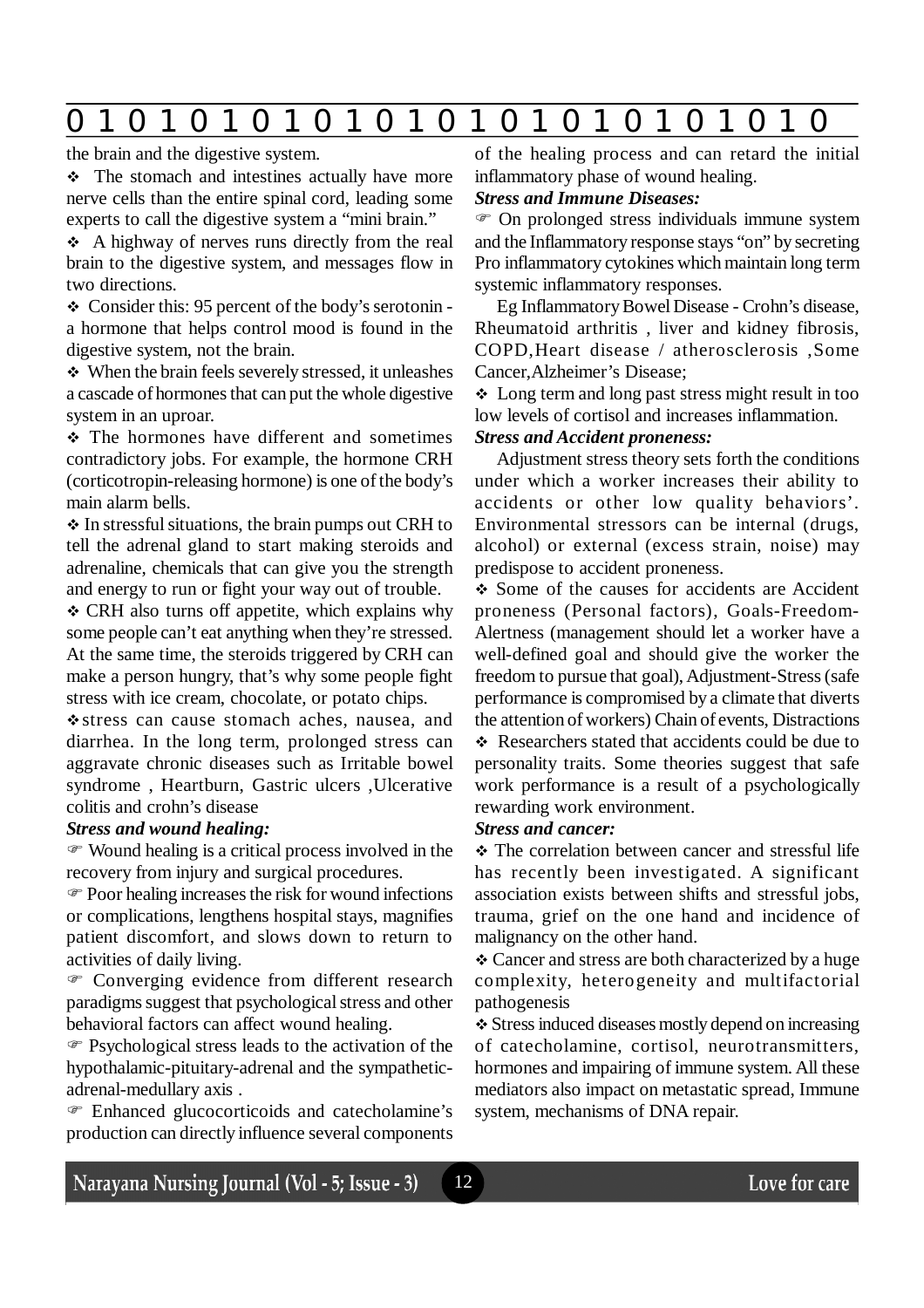However stressed individuals are more likely to have cancer than stress-free individuals because they smoke tobacco, consume excessive amounts of alcohol, and be obese, all these behaviors are risk factors for cancer and are associated with chronic inflammation.

 A role for inflammation in tumorigenesis is now generally accepted: an inflammatory micro environment is an essential component of all tumors, including some in which a direct causal relationship with inflammation is not yet proven.

\* Research provided evidence for links between chronic stress, depression, social isolation and cancer progression.

 Cellular and molecular studies have identifies specific stress induced signaling pathways that impact on cancer growth and metastasis.

#### *Stress and Endocrine System:*

 $\triangle$  In response to stress, the level of various hormones changes.

\* Reactions to stress are associated with enhanced secretion of a number of hormones including Glucocorticoids, Catecholamine's, Growth hormone, Prolactin, Gonadotropins, Thyroid Hormones, Insulin. Excessive secretion of all these hormones imbalances the metabolisms in the body.

#### *Stress and Musculoskeletal Disease:*

When the body is stressed, muscles tense up. Muscle tension is almost a reflex reaction to stress. When muscles are taut and tense for long periods of time, this may trigger other reactions of the body and even promote stress-related disorders. For example, both tension-type headache and migraine headache are associated with chronic muscle tension in the area of the shoulders, neck and head.

• The research reveals that the people with muscular disorders show high cortisol levels in the blood when compared to healthy adults. The elevated levels of cortisol during stress havoc on our system. The body in response, to balance our system releases calcium from bones and teeth.This calcium helps to neutralize the pH balance of the cortisol that depletes calcium from our body.In chronic stress our bones are constantly being leached of calcium leading to porous and brittle bones in turn cause osteoporosis.Cortisol along with pro inflammatory cytokines (TNF and

# interleukins) causes rheumatoid arthritis. *Stress and Respiratory diseases:*

 Stress can make you breathe harder. That's not a problem for most people, but for those with asthma or a lung disease such as emphysema,getting the oxygen you need to breathe easier can be difficult.

• Some studies show that an acute stress - such as the death of a loved one can actually trigger asthma attacks, in which the airway between the nose and the lungs constricts.

 $\div$  In addition, stress can cause the rapid breathing or hyperventilation that can bring on a panic attack

 $\div$  Stress alters respiratory physiology among emotionally disturbed like rate, rhythm of respirations and volume of air per breath and changes in the alteration of alveolar carbon dioxide.

 Stress increases the production of pro-inflammatory cytokines as a inflammatory response. These factors contribute to various respiratory disorders like Asthma, COPD, respiratory infections like tuberculosis, psychogenic stridor, lung cancer, functional dysphonia and psychogenic cough.

### *Stress and Neurological disorders:*

 When the body is stressed, the SNS generates what is known as the "fight or flight" response. The body shifts all of its energy resources toward fighting off a life threat, or fleeing from an enemy.

• The SNS signals the adrenal glands to release hormones called adrenalin and cortisol.

 Continuous stress activates the nervous system and increases the risk for stroke.

 Increased levels of vasopressin and aldosterone cause the blood to become stickier and release of LDL which causes occlusion of the blood vessel and atherosclerosis.

 Cytokines accumulates as plaques in the brain tissue causing Alzehmeirs disease.

*Stress and male and female reproductive Disorders:* Stress causes the body to release the hormone cortisol, which is produced by the adrenal glands. Cortisol is important in regulating blood pressure and the normal functioning of several body systems including cardiovascular, circulatory and male reproduction. Excess amounts of cortisol can affect the normal biochemical functioning of the male reproductive system.

# Narayana Nursing Journal (Vol - 5; Issue - 3)